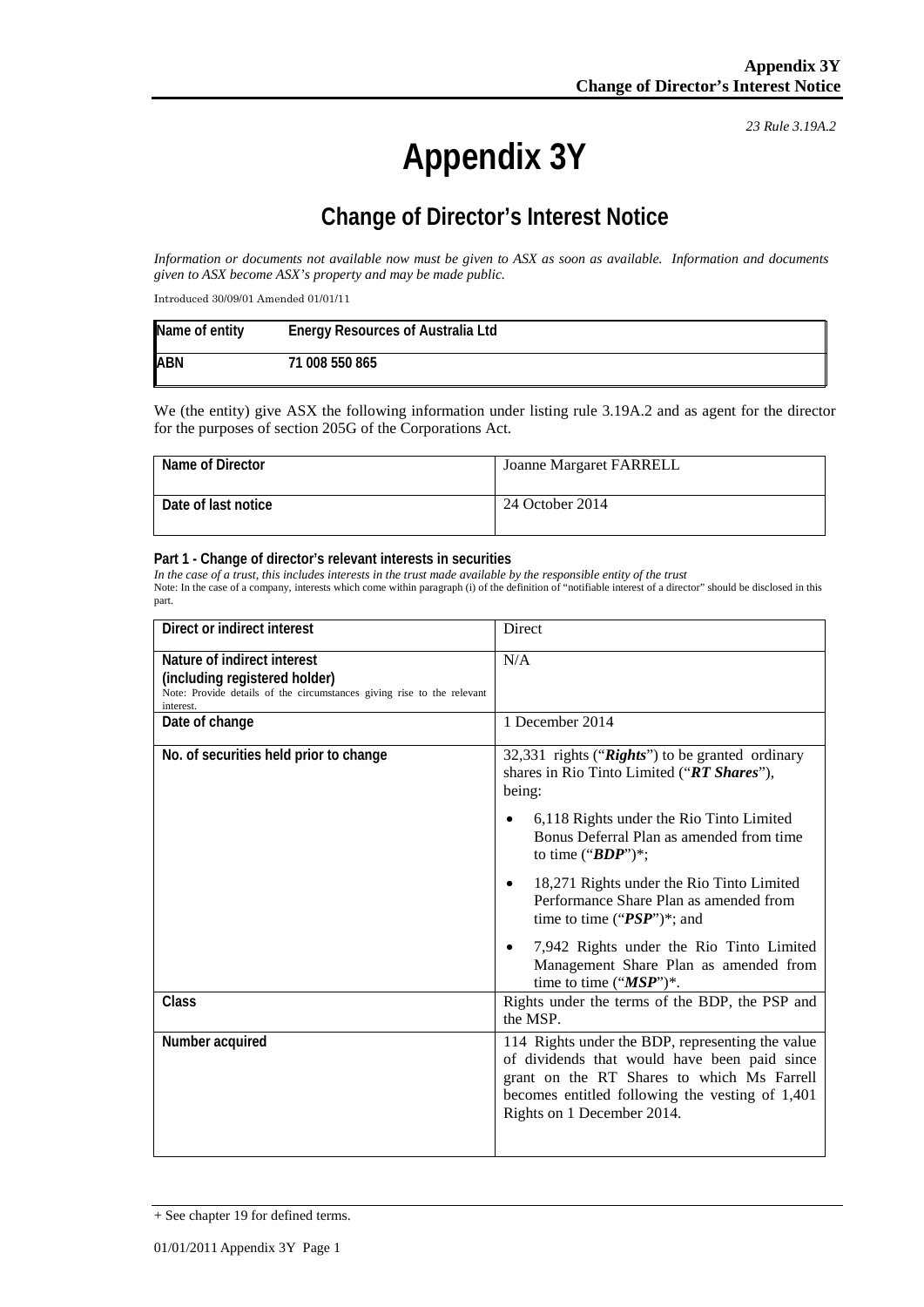| Number disposed                                                                                                                                                         | 1,515 Rights under the BDP, being the aggregate<br>number of Rights which have vested, resulting in<br>a grant of a corresponding allocation of RT<br>Shares in accordance with the terms of the BDP. |
|-------------------------------------------------------------------------------------------------------------------------------------------------------------------------|-------------------------------------------------------------------------------------------------------------------------------------------------------------------------------------------------------|
| Value/Consideration<br>Note: If consideration is non-cash, provide details and estimated valuation                                                                      | Acquisition and Disposal of Rights under the<br>BDP for nil consideration, resulting in a grant of a<br>corresponding allocation of RT Shares in<br>accordance with the terms of the BDP.             |
| No. of securities held after change                                                                                                                                     | 30,930 Rights, being:                                                                                                                                                                                 |
|                                                                                                                                                                         | 4,717 Rights under the BDP;                                                                                                                                                                           |
|                                                                                                                                                                         | 18,271 Rights under the PSP; and                                                                                                                                                                      |
|                                                                                                                                                                         | 7,942 Rights under the MSP.                                                                                                                                                                           |
| Nature of change<br>Example: on-market trade, off-market trade, exercise of options, issue of<br>securities under dividend reinvestment plan, participation in buy-back | Vesting of the Rights under the BDP.                                                                                                                                                                  |

\* In accordance with the rules of the BDP, the PSP and the MSP, upon vesting Ms Farrell may receive Rights to additional RT Shares equal to the value of dividends that would have been paid to her since the date of award, on the number of RT Shares allocated following the vesting of those Rights.

| Direct or indirect interest                                                                                                                                             | <b>Direct</b>                                                                                                                     |
|-------------------------------------------------------------------------------------------------------------------------------------------------------------------------|-----------------------------------------------------------------------------------------------------------------------------------|
| Nature of indirect interest<br>(including registered holder)<br>Note: Provide details of the circumstances giving rise to the relevant<br>interest.                     | N/A                                                                                                                               |
| Date of change                                                                                                                                                          | 2 December 2014                                                                                                                   |
| No. of securities held prior to change                                                                                                                                  | 19,315 RT Shares                                                                                                                  |
| Class                                                                                                                                                                   | <b>RT</b> Shares                                                                                                                  |
| Number acquired                                                                                                                                                         | 1,515 RT Shares                                                                                                                   |
| Number disposed                                                                                                                                                         | 1,515 RT Shares                                                                                                                   |
| Value/Consideration<br>Note: If consideration is non-cash, provide details and estimated valuation                                                                      | Acquisition of RT Shares pursuant to the vesting<br>of Rights under the BDP for nil consideration.                                |
| No. of securities held after change                                                                                                                                     | Disposal of 1,515 RT Shares at \$57.61 per share<br>19,315 RT Shares                                                              |
|                                                                                                                                                                         |                                                                                                                                   |
| Nature of change<br>Example: on-market trade, off-market trade, exercise of options, issue of<br>securities under dividend reinvestment plan, participation in buy-back | Acquisition of RT Shares pursuant to the vesting<br>of Rights under the BDP and sale of the same by<br>way of an on-market trade. |

| Direct or indirect interest                                                                                                                         | Indirect                                                                                                                                                                                                                                                                                                                |
|-----------------------------------------------------------------------------------------------------------------------------------------------------|-------------------------------------------------------------------------------------------------------------------------------------------------------------------------------------------------------------------------------------------------------------------------------------------------------------------------|
| Nature of indirect interest<br>(including registered holder)<br>Note: Provide details of the circumstances giving rise to the relevant<br>interest. | Indirect interest in RT Shares acquired under<br>myShare, the Rio Tinto Limited Global<br>Employee Share Plan (" <i>myShare</i> "), held by<br>Computershare Trustees (Jersey) Limited on<br>behalf of Ms Farrell, and a conditional right to<br>additional matching RT Shares ("Matching RT<br><i>Share Rights</i> "). |

<sup>+</sup> See chapter 19 for defined terms.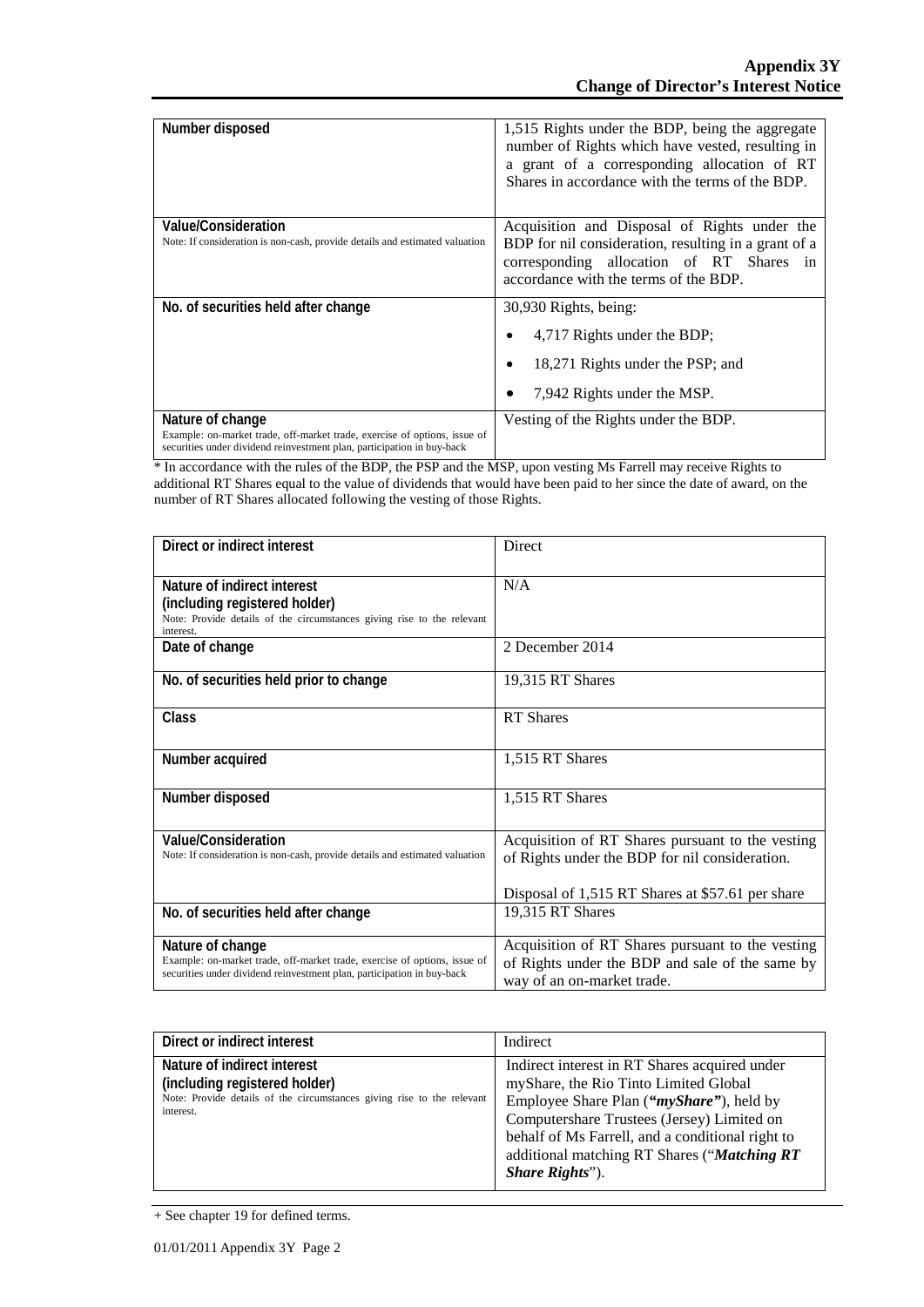| Date of change                                                                                                                                      | N/A                                    |
|-----------------------------------------------------------------------------------------------------------------------------------------------------|----------------------------------------|
| No. of securities held prior to change                                                                                                              | 89 RT Shares                           |
|                                                                                                                                                     | 87 Matching RT Share Rights*           |
| Class                                                                                                                                               | RT Shares and Matching RT Share Rights |
| Number acquired                                                                                                                                     | N/A                                    |
| Number disposed                                                                                                                                     | N/A                                    |
| Value/Consideration                                                                                                                                 | N/A                                    |
| Note: If consideration is non-cash, provide details and estimated valuation                                                                         |                                        |
| No. of securities held after change                                                                                                                 | 89 RT Shares                           |
|                                                                                                                                                     | 87 Matching RT Share Rights            |
| Nature of change                                                                                                                                    | N/A                                    |
| Example: on-market trade, off-market trade, exercise of options, issue of<br>securities under dividend reinvestment plan, participation in buy-back |                                        |

\* In accordance with the rules of myShare, upon vesting of the Matching Share Rights, Ms Farrell may receive additional Shares in lieu of dividends that would have been paid to her in the period from grant on the base number of shares being the subject of the Matching Share Rights that vest.

| Direct or indirect interest                                                                                                                                             | Direct                                                                                                                                                   |
|-------------------------------------------------------------------------------------------------------------------------------------------------------------------------|----------------------------------------------------------------------------------------------------------------------------------------------------------|
| Nature of indirect interest<br>(including registered holder)<br>Note: Provide details of the circumstances giving rise to the relevant<br>interest.                     | N/A                                                                                                                                                      |
| Date of change                                                                                                                                                          | No change                                                                                                                                                |
| No. of securities held prior to change                                                                                                                                  | Options to be granted RT Shares<br>8,090<br>("Options") under the Rio Tinto Limited Share<br>Option Plan 2004 as amended from time to time<br>$($ "SOP") |
| Class                                                                                                                                                                   | Options granted under the SOP.                                                                                                                           |
| Number acquired                                                                                                                                                         | N/A                                                                                                                                                      |
| Number disposed                                                                                                                                                         | N/A                                                                                                                                                      |
| Value/Consideration<br>Note: If consideration is non-cash, provide details and estimated valuation                                                                      | N/A                                                                                                                                                      |
| No. of securities held after change                                                                                                                                     | 8,090 Options                                                                                                                                            |
| Nature of change<br>Example: on-market trade, off-market trade, exercise of options, issue of<br>securities under dividend reinvestment plan, participation in buy-back | N/A                                                                                                                                                      |

### **Part 2 – Change of director's interests in contracts**

Note: In the case of a company, interests which come within paragraph (ii) of the definition of "notifiable interest of a director" should be disclosed in this part.

| Detail of contract        | N/A |
|---------------------------|-----|
|                           |     |
| Nature of interest        | N/A |
|                           |     |
|                           | N/A |
| Name of registered holder |     |
| (if issued securities)    |     |

<sup>+</sup> See chapter 19 for defined terms.